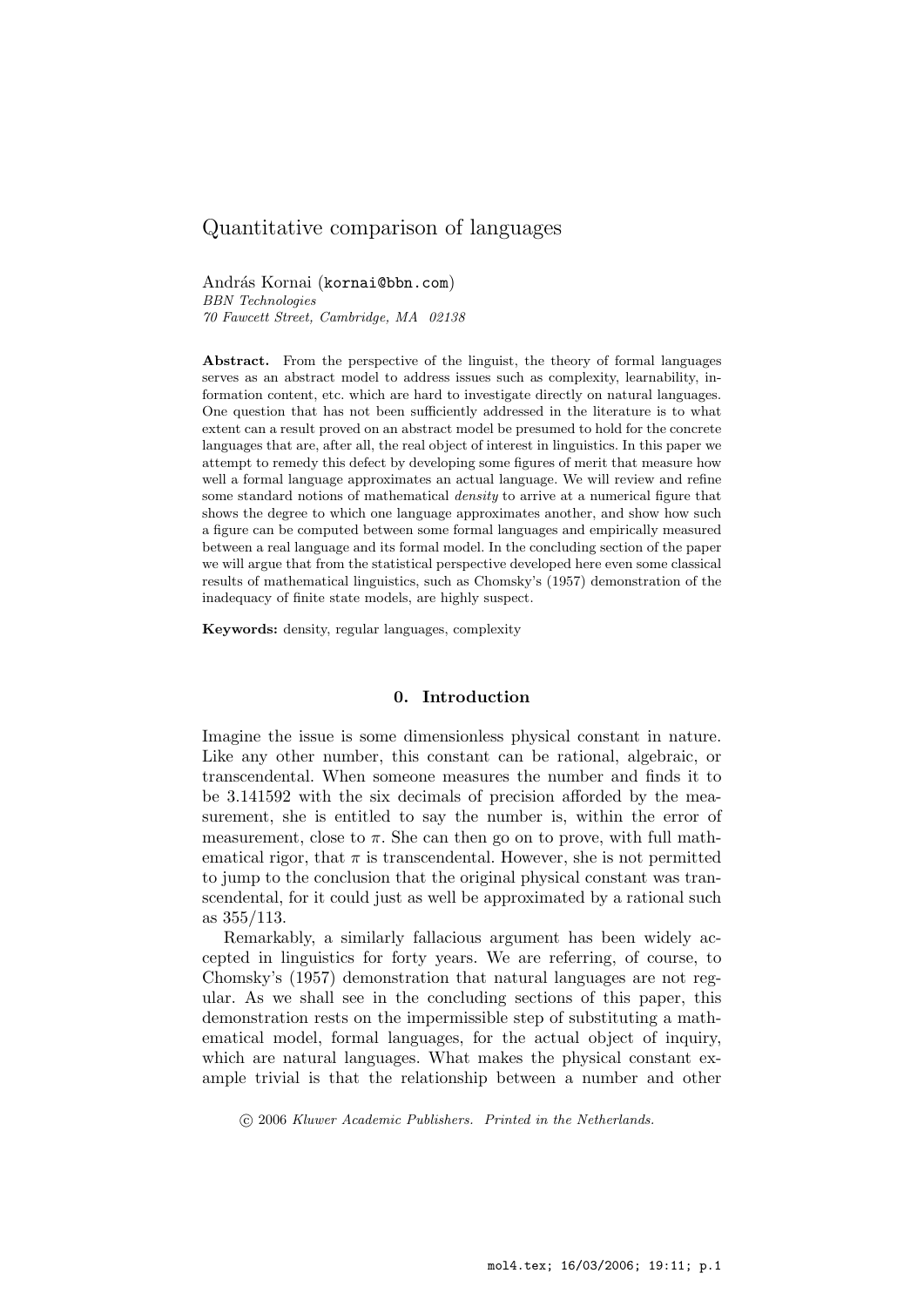numbers approximating it is well understood. In this paper we discuss how Language Models (a weighted generalization of formal languages) can approximate Languages (a subclass of weighted formal languages) as well as formal or natural languages. The key notion of this approximation is density, defined in Section 1 and studied in some detail for the regular case in Section 2. Finer measures of approximation for zero density Languages are discussed in Section 3, and are related to standard notions like channel capacity in special cases.

After these preparations, in Section 4. we turn to Chomsky's selfembedding argument and show that it remains fallacious even if we accept the competence vs. performance distinction familiar from the early years of the debate surrounding the subject. Finally, in Section 5. we discuss the related "Infinity Fallacy" that no significant generalization about the syntax of a language can rest on a finite class of cases. Mathematical arguments that would stretch the boundaries of this paper are relegated to the Appendix.

It is impossible for a paper about such a controversial matter to be entirely free of polemic. But the reader is exhorted to focus on the positive contributions of the article, which include a conservative extension of the traditional notion of density, a characterization of zero density regular languages, and a simple yet powerful definition of approximation error, and take the polemic in the spirit it is offered, with the goal of clarifying a complex issue, rather than saying the final word.

#### 1. Definitions

Our central notion will be that of a Language (with capital L) over a finite alphabet of phonemes or graphemes V (including pause or white space) which we define as a function  $f$  that assigns a non-negative probability  $f(\alpha)$  to every string  $\alpha$  over V in such a manner that the sum of these is bounded (can be normalized to 1). To forestall confusion it should be emphasized that probability is not meant as a numerical scale of degrees of grammaticality: syntactically well-formed strings can have zero or low probability and syntactically ill-formed strings can have relatively high probability. The definition of Language embodies the simplifying assumption that string probabilities are fixed once and for all, though in estimation tasks it has been often noted that for low values the static probabilities are outweighed by context effects. To fix ideas, a Language is best thought of as the set of strings that will be encountered by an idealized speaker/hearer (or by a computer application such as a speech or character recognition device), weighted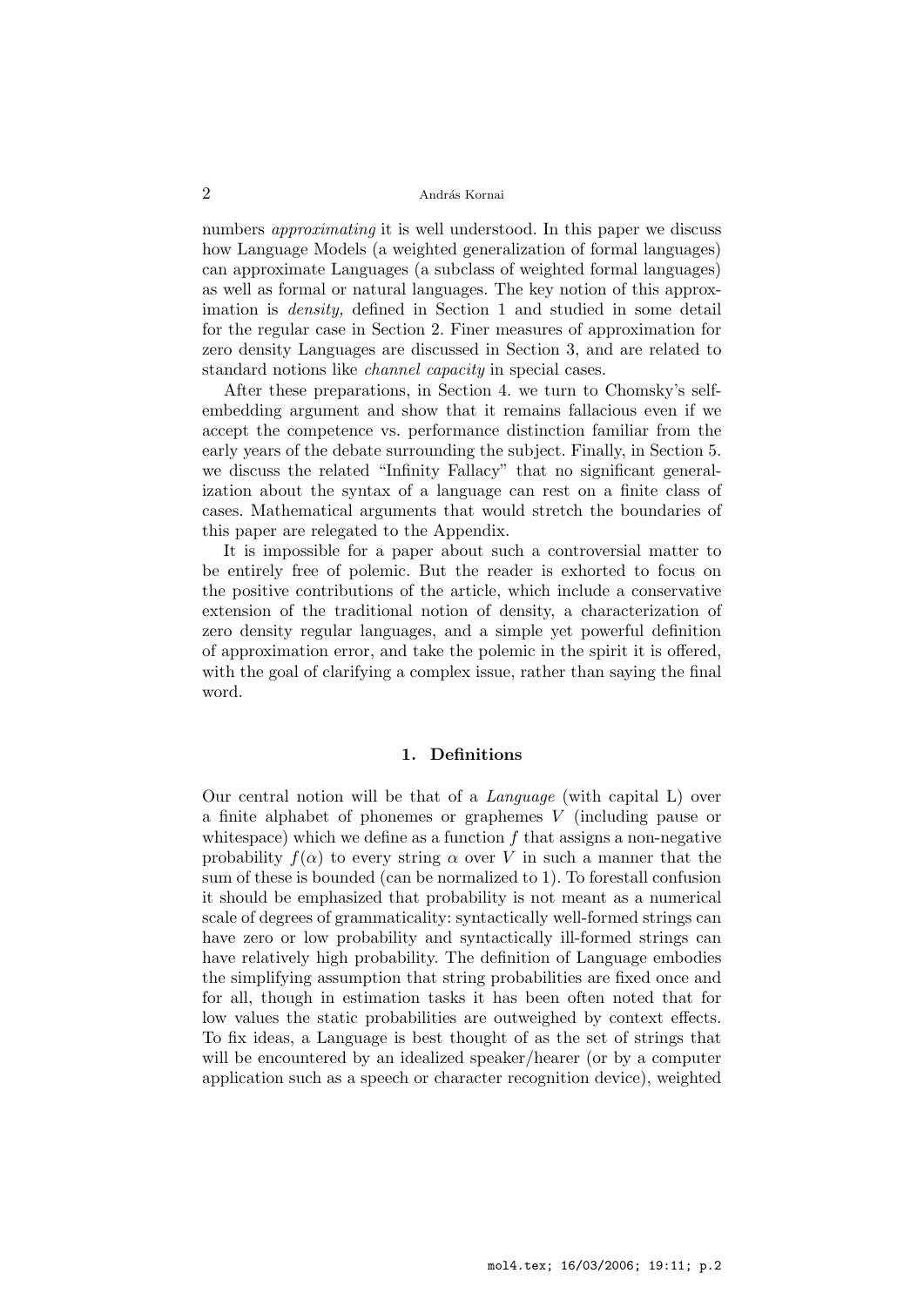by the frequency of such encounters. For the most part we will ignore the fact that language changes with time and therefore such frequencies are not truly fixed once and for all – we will use a stationary model that assumes we can average over past, present, and future inputs. A Language Model is defined as any combination of table lookup and other algorithmic procedures that will assign a non-negative number to each string over the alphabet. We do not require the sum of these numbers to converge because we do not wish to exclude language models like formal languages which approximate probabilities by a 0-1 decision but permit an infinite number of valid strings.

Eilenberg 1974 (p 225) defines the density of a language L over a one-letter alphabet as

$$
\lim_{n \to \infty} \frac{|\{\alpha \in L : |\alpha| < n\}|}{n}
$$

if this limit exists. This definition can be generalized for languages over a k-letter alphabet V in a straightforward manner: if we arrange the elements of  $V^*$  in a sequence  $\phi$  and collect the first n members of  $\phi$  in the sets  $V_n$ ,

$$
\lim_{n \to \infty} \frac{|L \cap V_n|}{n} = \rho_{\phi}(L) \tag{1}
$$

can be interpreted as the density of  $L$  when it exists. Since this definition is not independent of the choice of the ordering  $\phi$ , we need to select a canonical ordering. We will call an ordering  $\psi$  length-compatible if  $|\psi(n)| \leq |\psi(m)|$  follows from  $n < m$ . It is easily seen that for arbitrary alphabet V and language L, if  $\phi$  is a length-compatible ordering of  $V^*$ and the limit in (1) exists, than it exists and has the same value for any other length-compatible ordering  $\psi$ . In such cases we can in fact restrict attention to the subsequence of (1) given by  $V^0, V^1, V^2, \ldots$  if we denote the number of strings of length n in L by  $r_n$ , natural density  $\nu$  can be defined by

$$
\nu(L) = \lim_{n \to \infty} \frac{\sum_{i=0}^{n} r_i}{\sum_{i=0}^{n} k^i}
$$
\n(2)

This is in fact the definition used in Berstel (1973) and subsequent work. But to define density by (2) over k-letter alphabets for  $k > 1$ has considerable drawbacks, since this limit fails to converge for some simple languages, such as the one containing all and only strings of even length. To avoid such problems, we introduce the generating function  $d(z) = \sum_{n=0}^{\infty} r_n z^n$ , and define *Abel density*  $\rho$  by

$$
\rho(L) = \lim_{z \to 1} (1 - z)d(z/k)
$$
 (3)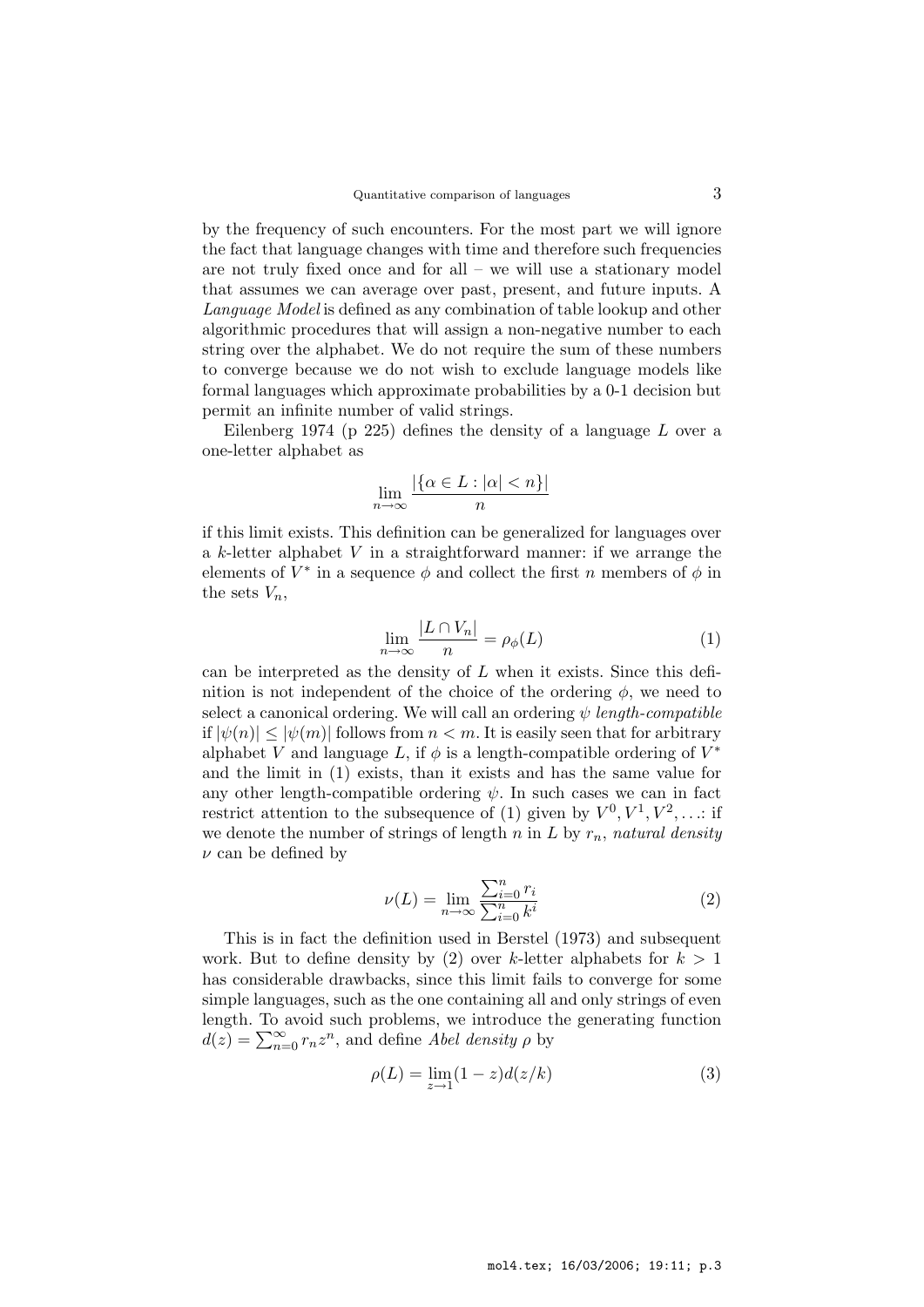if this limit exists. A classical theorem of Hardy and Littlewood asserts that whenever the limit  $(2)$  exists  $(3)$  will also exist and have the same value, so our definition is conservative. We use the name Abel density because we replaced the Cesaro-summation implicit in Berstel's and Eilenberg's definition with Abel-summation. In the case of Languages, the number of strings  $r_n$  are replaced by sums  $R_n$  of the probabilities of the strings of length  $n$ , but otherwise the definition in (3) can be left unchanged. Even in Language Models where the weights do not necessarily sum to one, as long as every weight is maximum one, the Abel density will never be less than zero or more than one.

Beauquier and Thimonier (1986) define the Bernoulli density  $\delta$  of a language L through Language Models (though they do not use this term) that arise through a Bernoulli process in which each element  $a_i$ of the alphabet has some fixed probability  $p_i$  ( $\sum_{i=1}^{k} p_i = 1$ ) and the weight  $f(\alpha)$  of a string  $\alpha$  is the product of the probabilities of its letters. Since the sum of all such weights would be divergent for any  $L$ , they consider only prefixes (minimal left factors) in L. Using  $\lambda$  for the empty word,  $\alpha \in L$  is a prefix iff for any decomposition  $\alpha = \beta \gamma$ ,  $\gamma = \lambda$  follows from  $\beta \in L$ . Denoting the prefixes in L by  $Pref(L)$ , Bernoulli density is defined by

$$
\delta(L) = \sum_{\alpha \in Pref(L)} f(\alpha) \tag{4}
$$

In the equiprobable case, for languages where every word is a prefix, this coincides with the *combinatorial density*  $\kappa(L) = \sum_{n=1}^{\infty} r_n / k^n$ . It is easy to see that for  $k > 1$  if a positive natural density  $\nu$  exists the terms in  $\kappa$  will converge to  $\nu$  so combinatorial density itself will diverge.

While (3) does not always yield a numerical value (e.g. the properly context-sensitive language  $\{a^i: 4^n \leq i < 2 \cdot 4^n, n \geq 0\}$  can be shown not to have Abel density over the one-letter alphabet  $\{a\}$ , Bernoulli density always exists. Though this suggests that Bernoulli density would be a better candidate for a basic measure in quantitative comparisons than the Abel density developed above, there is an important consideration that points in the other direction: Abel density, when it exists, is always additive (because of the absolute convergence of the power series in  $z = 1$ , while Bernoulli density is only an exterior measure, additive only for languages closed under right multiplication. If L is not closed, there is an  $\alpha \in L$  and  $\alpha \beta \in V^*$  such that  $\alpha \beta \notin L$ . Either  $\alpha$  is a prefix or it contains a left factor  $\alpha_0 \in L$  which is. Consider the two-member language  $X = {\alpha_0, \alpha \beta}$ :

$$
\delta(X) = p(\alpha_0) \neq p(\alpha_0) + p(\alpha \beta) = \delta(X \cap L) + \delta(X \setminus L)
$$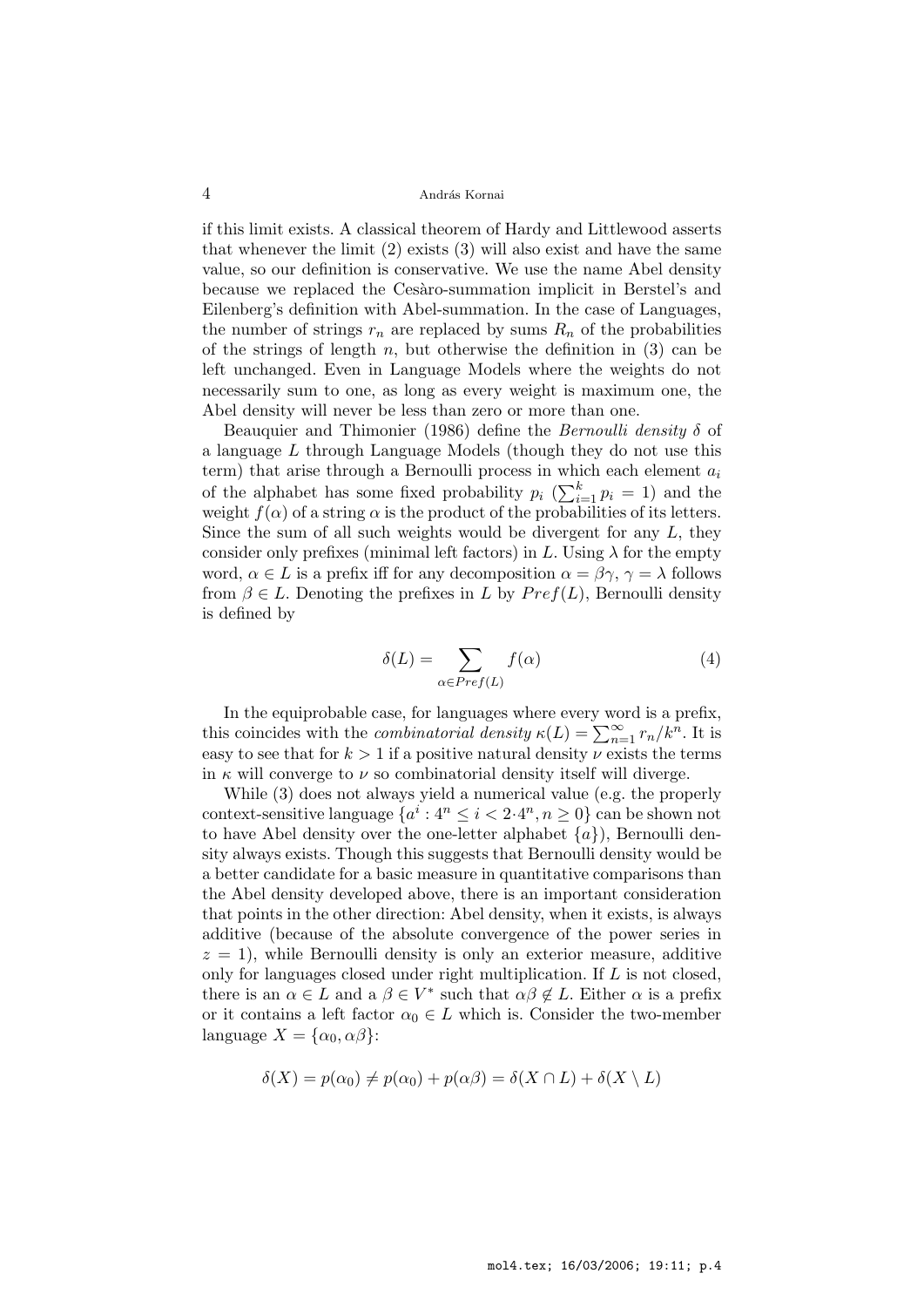Thus, by Caratheodory's theorem, L cannot be measurable. Note also that for languages closed under right multiplication  $r_{n+1} \geq kr_n$  so the coefficients in  $d(z/k) = \sum_{n=0}^{\infty} r_n z^n / k^n$  are non-decreasing. Therefore the coefficients of the Taylor expansion of  $(1 - z)d(z/k)$  are nonnegative, and the Abel density  $\rho$  also exists.

# 2. The regular case

As Berstel notes (p 346), neither combinatorial nor natural density will always exist for regular languages, even for relatively simple ones, such as the language of even length strings over a two-letter alphabet. Abel density does not suffer from this problem:

**Theorem 1.** Let  $L$  be a regular language over some  $k$ -letter alphabet V. The Abel density  $\rho(L)$  defined in (3) always exists, and is the same as the natural density whenever the latter exists. The Abel density of a regular language is always a rational number between 0 and 1.

The proof (see the Appendix) makes clear that shifting the initial state to i' will mean only that we have to compute  $\vec{v}H\vec{e}_{i'}$  with the same limiting matrix  $H$ , so density is a bilinear function of the (weighted) choice of initial and final states. The density vector  $H\vec{e}_i$  can be easily computed if the graph of the finite deterministic automaton accepting L is strongly connected: in this case the Frobenius-Perron theorem can be applied to show that the eigenvalue  $k$  of the transition matrix has multiplicity 1, and the density vector is simply the eigenvector corresponding to k normed so that the sum of the components is 1. If this condition does not hold, the states of the automaton have to be partitioned into strongly connected equivalence classes: such a class is final if no other class can be reached from it, otherwise it is *transient*.

Theorem 2. The segment corresponding to a final class in the overall density vector is a scalar multiple of the density vector computed for the class in question. Those components of the density vector which correspond to states in some final class are strictly positive, and those which correspond to states in the transient class are 0.

We will say that a language L over V is blocked by a string  $\beta$  if  $L\beta V^* \cap L = \emptyset$ . L is vulnerable if it can be blocked by finitely many strings i.e. iff

$$
\forall \alpha \in L \exists \beta \in \{\beta_1, \dots, \beta_s\} \forall \gamma \in V^* \alpha \beta \gamma \notin L
$$

**Theorem 3.** For a language  $L$  accepted by some finite deterministic automaton  $A$  the following are equivalent: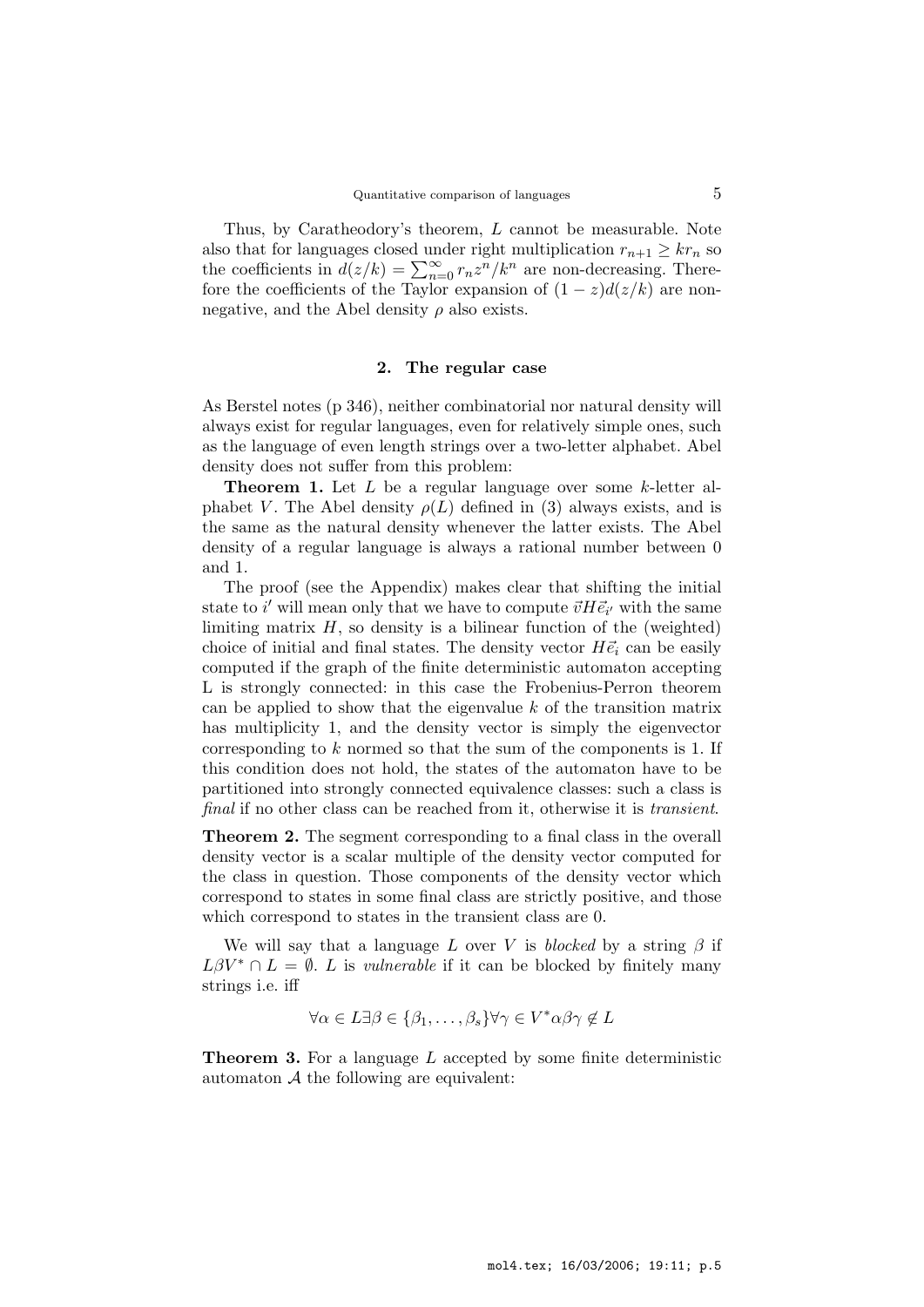6 Andr´as Kornai

- (i)  $\rho(L) = 0$
- (ii) The accepting states of  $A$  are transient
- (iii)  $L$  is vulnerable.

Natural languages are vulnerable: it is easy to provide ungrammatical strings which, once appended to a left factor of a sentence, will make recovery impossible for any left factor that does not explicitly introduce a metalinguistic/quotation complement, and those left factors which do introduce such complements can be blocked by another string explicitly closing them and then introducing unrecoverable ungrammaticality.

Another important application of Theorem 3. is to the formal languages that can be generated/accepted by Hidden Markov Models. Such languages are not only regular but also locally testable, and therefore (except for  $L = V^*$ ) can always be blocked by any string that does not appear as a local subword of some word in the language.

### 3. Finer distinctions

Since the most important Language Models have zero density, it is of great importance to introduce finer quantitative measures. One such measure could be the *saturation*  $\sigma(L)$  of a language L over a k-letter alphabet, which is given by the reciprocal of the convergence radius of  $d(z/k)$ .

**Theorem 4.** If  $\rho(L) > 0$  then  $\sigma(L) = 1$ . If  $\rho(L) = 0$  and L is regular then  $\sigma(L) < 1$ . If  $L \subset L'$  then  $\sigma(L) \leq \sigma(L')$ .  $\sigma(L) = 0$  iff L is finite.

Saturation has a further advantage: neither Bernoulli nor combinatorial density can be invariant under multiplication with an arbitrary string, but for Abel density and for saturation we have  $\forall L, \alpha \rho(L) =$  $\rho(\alpha L) = \rho(L\alpha), \sigma(L) = \sigma(\alpha L) = \sigma(L\alpha)$ . Much as Abel density, saturation generalizes trivially from languages to Languages and Language Models.

**Example.** Let  $D_1$  be the Dyck language over a two-letter alphabet.  $r_{2n}=\bar{ \binom{2n}{n}}$  ${n \choose n}/(n+1)$ , so  $d(z) = (1 -$ √  $\sqrt{1-4z^2}/2z^2$ , so  $d(z/2)$  will have its first singularity in 1. However, if  $D_1$  is generated by the grammar  $S \to aSb|SS|\lambda$  then the generating function associated with the grammar (Chomsky and Schützenberger 1963) will satisfy the functional equation  $d(z) = z^2 d(z) + d^2(z) + 1$  and will therefore have its first equation  $a(z) = z \cdot a(z) + a \cdot (z) + 1$  and will therefore have its first<br>singularity in  $\sqrt{3}$ . The Language Model where the weight of a string is given by the number of derivations it has is supersaturated: its is given by the number of derivations it has is supersaturated: is aturatedness  $2\sqrt{3}$  can be interpreted as the degree of its ambiguity.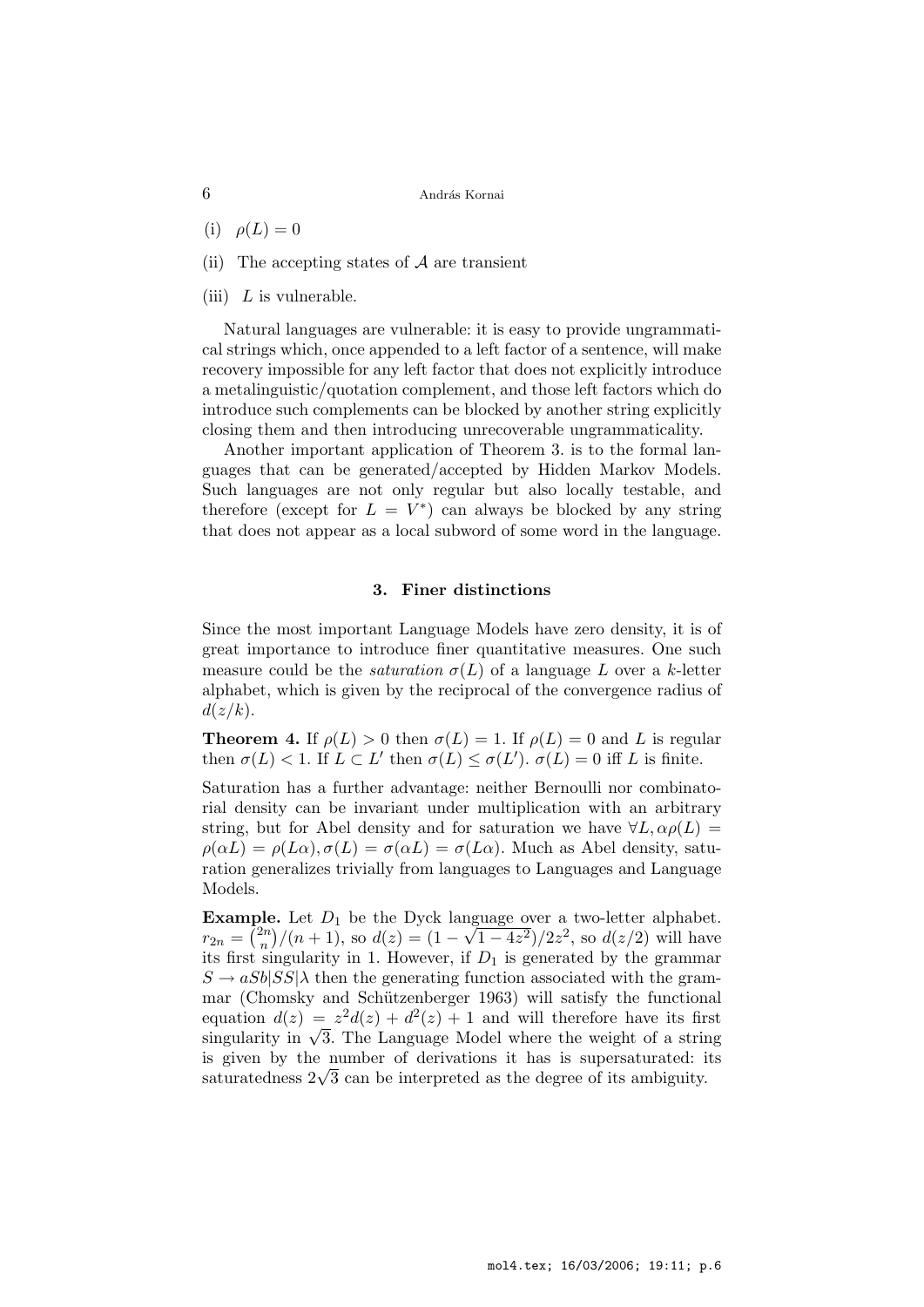If strings of length  $n$  are generated by some CFG approximately  $a_n$  times, then  $a_{n+m} \approx a_n a_m$ , because context-freeness makes disjoint subtrees in the generation tree independent. Therefore,  $a_n \approx c^n$  and the base  $c$  is a good measure of ambiguity. By the Cauchy-Hadamard theorem,  $\sigma = \limsup \sqrt[n]{a_n} = c$ . Note also that in the unambiguous case  $log(\sigma) = \limsup log(a_n)/n$  can be interpreted as the *channel capacity* of the grammar (Kuich 1970). In the unambiguous case as well as in the case of context-free Languages where weights are given by the degree of ambiguity, the generating functions corresponding to the nonterminals satisfy a system of algebraic equations, and therefore  $d(z)$  will have its first singularity in an algebraic point, therefore in such cases saturation and Abel density are algebraic numbers.

One problem with saturation is that it provides an all or nothing type decision when investigating whether one Language Model approximates another. For example, the language  $D_1^1$  which permits matched parentheses of depth one, as given by the grammar  $S \to aTb|SS|\lambda, T \to aTb|SS$  $ab|abT$ , can be subtracted from  $D_1$  but the resulting Language Model has the same saturation as the original. Therefore we introduce two more direct measures, but unlike the case of natural density vs. Abel density, where the change is essentially technical, here we depart more significantly from the pioneering work of Berstel.

Given an alphabet T, a Language  $f: T^* \to R^+$ , a Language Model  $g: T^* \to R^+$ , and a precision  $\epsilon > 0$ , we define the *underestimation* error  $U(\epsilon)$  of q with respect to f by

$$
U(\epsilon) = \sum_{\substack{\alpha \in T^* \\ g(\alpha) < f(\alpha) - \epsilon}} f(\alpha) - g(\alpha) \tag{5}
$$

and the overestimation error by

$$
T(\epsilon) = \sum_{\substack{\alpha \in T^* \\ g(\alpha) > f(\alpha) + \epsilon}} g(\alpha) - f(\alpha) \tag{6}
$$

While Berstel considers pairs of languages  $L$  and mappings  $f$  from  $V^*$  to  $R^+$  (these mappings are the same as our Language Models except for the fact that Berstel requires strictly positive values while in LMs zero values are also permitted), we are considering pairs of Language Models. Also, Berstel computes the ratio of the summed weights (summed for strings of length  $\leq n$  in L in the numerator, for all strings in  $V^n$  in the denominator), while our definition uses the differences, segregated by sign. We believe that our choice reflects the practice of computational language modeling better, inasmuch as in practical Language Models both underestimation and overestimation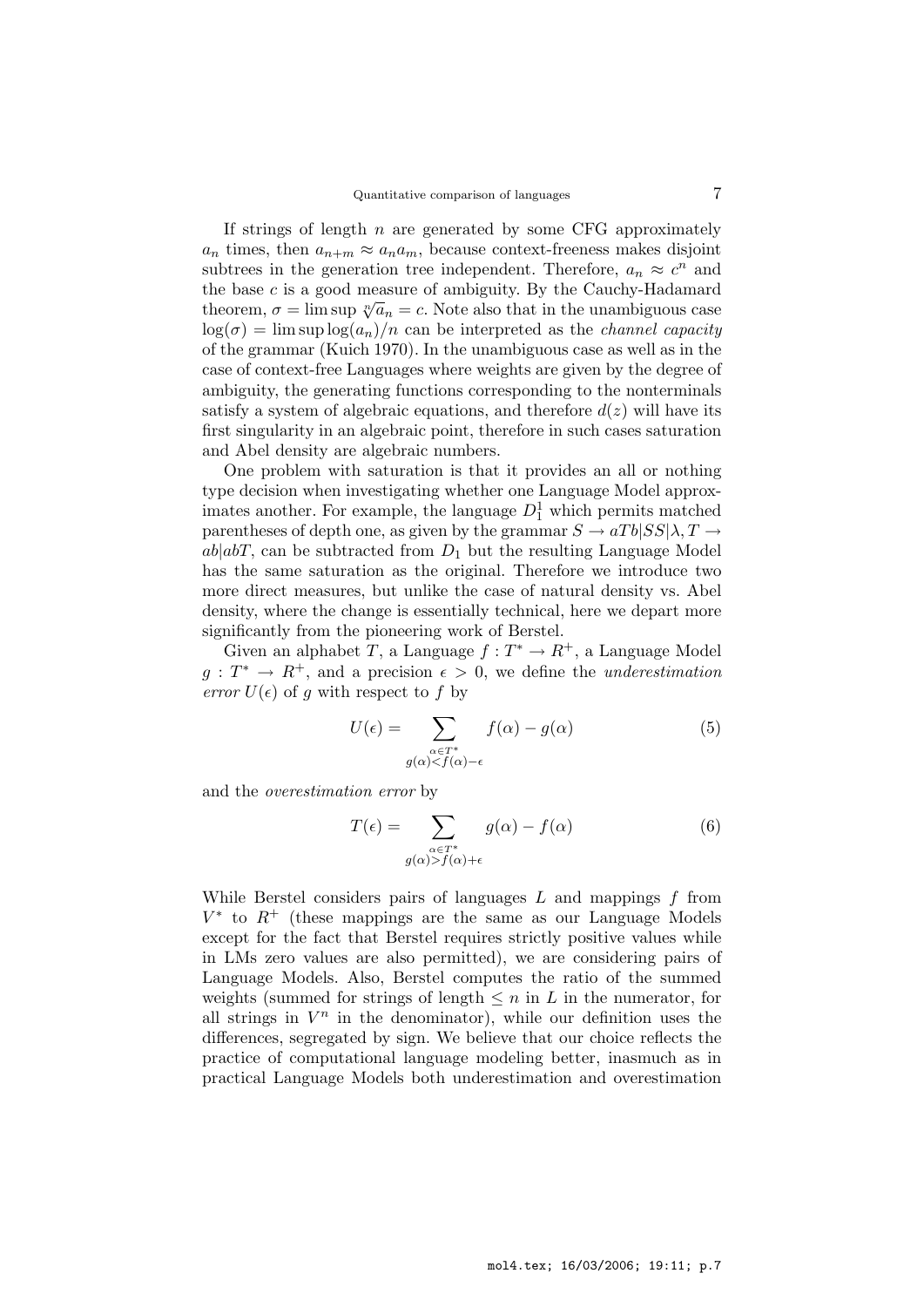errors are present, and their overall effects are seldom determined in the limit (incorrect estimates for high frequency strings are far more important than incorrect estimates for low frequency strings).

Of particular interest is the case  $\epsilon = 0$  where all instances of underestimation and overestimation are taken into account. In the case of approximating the CFG we used above to generate  $D_1$  by the CFG used above to define  $D_1^1$  there is only underestimation error, which becomes convergent e.g if we assume that the negative log probability of a string is proportional to its length. If the constant of proportionality is chosen as  $log(k)$ , combinatorial density is simply the overestimation error  $T(0)$ of the Language Model with respect to the empty language.

## 4. Self-embedding

In general, the proportion of "interesting" strings among all combinatorially possible strings of the same length decreases rapidly, so the Abel density of interesting languages is always zero. Generalizing to Languages means that  $d(1) = \sum_{i=0}^{\infty} R_i = 1$ , so  $\lim_{z \to 1} (1 - z) d(z/k)$ will again be 0. In other words, only Language Models with a divergent weight sum can give rise to nonzero density. This effect is somewhat mitigated by Bernoulli density, which ignores every string that has a valid prefix. But when approximating one Language by another, concentrating only on prefixes is counterintuitive, and it makes sense to keep underestimation and overestimation errors separate.

From this perspective, several arguments advanced in mathematical linguistics about the structure and complexity of natural language stringsets are highly suspect: we will illustrate this on the classic argument of Chomsky (1957) against finite state models. While the standard counterargument (Yngve 1961) focuses on the breakdown between the competence and the performance of the speaker/hearer, here we fully accept the claim that self-embedding to any degree is grammatical. In fact, we permit our Language Model to contain several rules that will self-embed (either in themselves or in combination with other rules). But if our model makes 0-1 decisions (does not assign probabilities to strings) its overestimation error will always be infinite, since it generates an infinite number of strings by the self-embedding construction alone, while the total probability of such strings in natural language is less than one.

There are several ways to bring this divergence under control: normalizing factors (e.g. negative log probabilities proportional to the length of the string) can be applied, an arbitrary cutoff point in length can be selected, etc. Once this has been done, we can ask: how much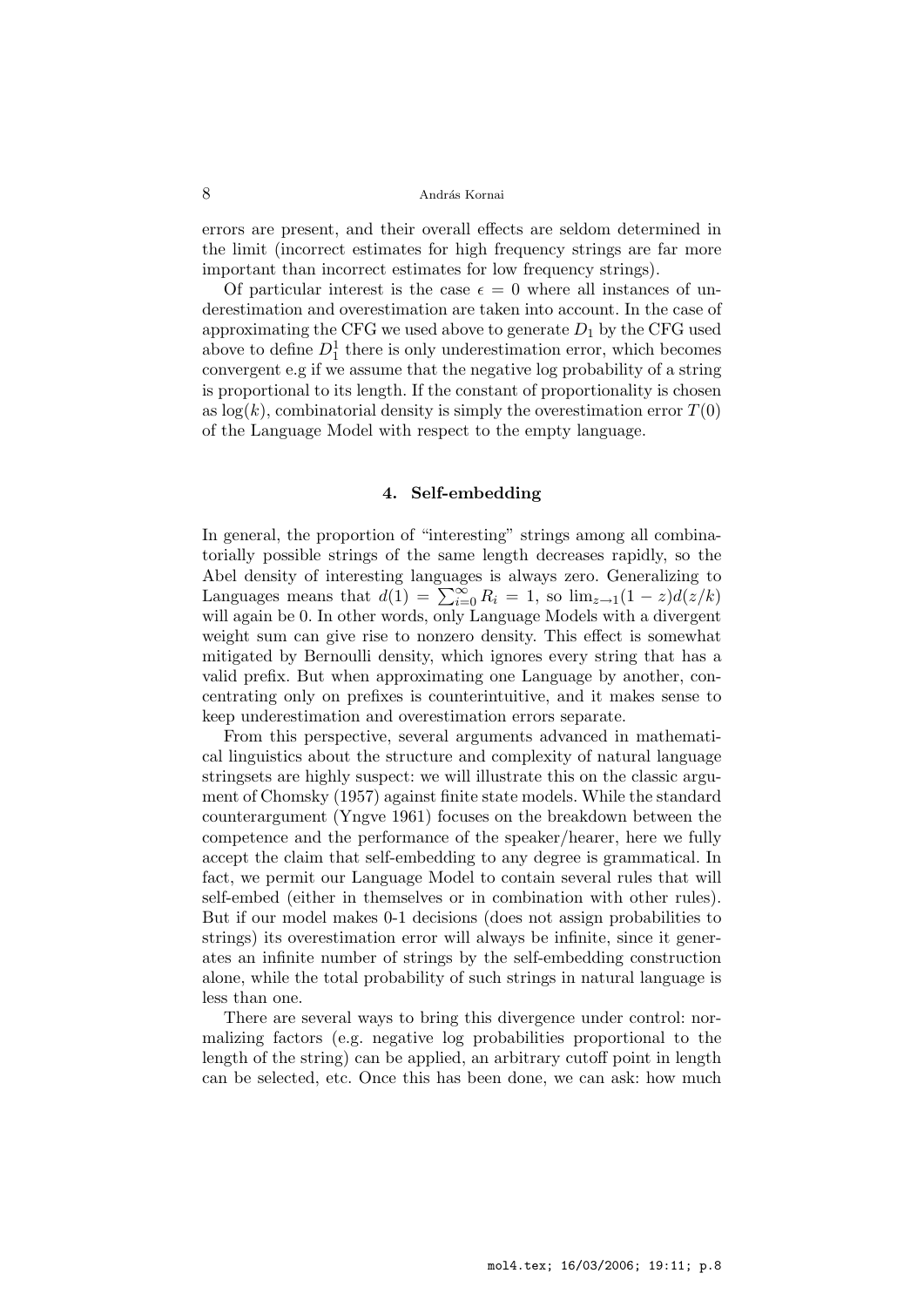would we increase underestimation error if self-embedding was limited in the model? While string frequencies are often hard to measure, it should be emphasized that there is no deep philosophical issue here, only the pragmatic issue of how to deploy limited resources optimally. It is easy to verify that simply embedded constructions take less than 3% of e.g. the Brown corpus, doubly embedded constructions less than 3% of that, and so on. Given that the under/overestimation errors of every current computational model are an order of magnitude higher (in the 30% range), an argument based on a data set containing at most  $\sum_{n=1}^{\infty}$  .03<sup>n</sup> (i.e. less than 3.1%) of the data is relegated to the status of a curiosity.

Most empirical fields of study have their share of curiosities, and it is hard to find a theoretical model that gives rise to absolutely no anomalies. Though from a logical point of view a single anomaly is sufficient to demonstrate that there is something wrong with the model that gave rise to it, in practice broader theories are seldom built on curiosities, and anomalies rarely, if ever, play a direct role in the development of better models. It would never occur to a physician to remove a treatment from consideration just because it is known in advance that 3% of the patients will not respond, and it would never occur to a physicist to discard our best model of the universe just because there is a problem with dark matter. This is not to say that the study of low-frequency examples can not be rewarding (just think of the catalytic effect the discovery of Bach-Peters sentences had on semantics) but you have to crawl before you walk – the value of extreme examples becomes clear only against a backdrop of understanding the less extreme cases.

It can hardly be doubted that formal languages (implying divergent weight sums in the Language Model unless describing a finite corpus, a matter we shall turn to in the concluding section) are among the most fruitful abstract models of natural languages ever devised. But to investigate the structural complexity of natural languages, we need not only a mathematical notion of the complexity of the abstract model, as provided e.g. by the Chomsky hierarchy, but also a firm foundation for the idea that the modeling process itself preserves complexity. At present, no such foundation exists for Languages, and linking the complexity of the weights (which themselves can be rational, irrational but algebraic, or even transcendental) to the complexity of the structure is a nontrivial task.

The failure of Chomsky's original argument does not, by itself, invalidate Chomsky's original conclusion that natural languages are outside the simplest (rational) class. However, just as all our numerical models ultimately rest on finite precision arithmetic, it appears that all our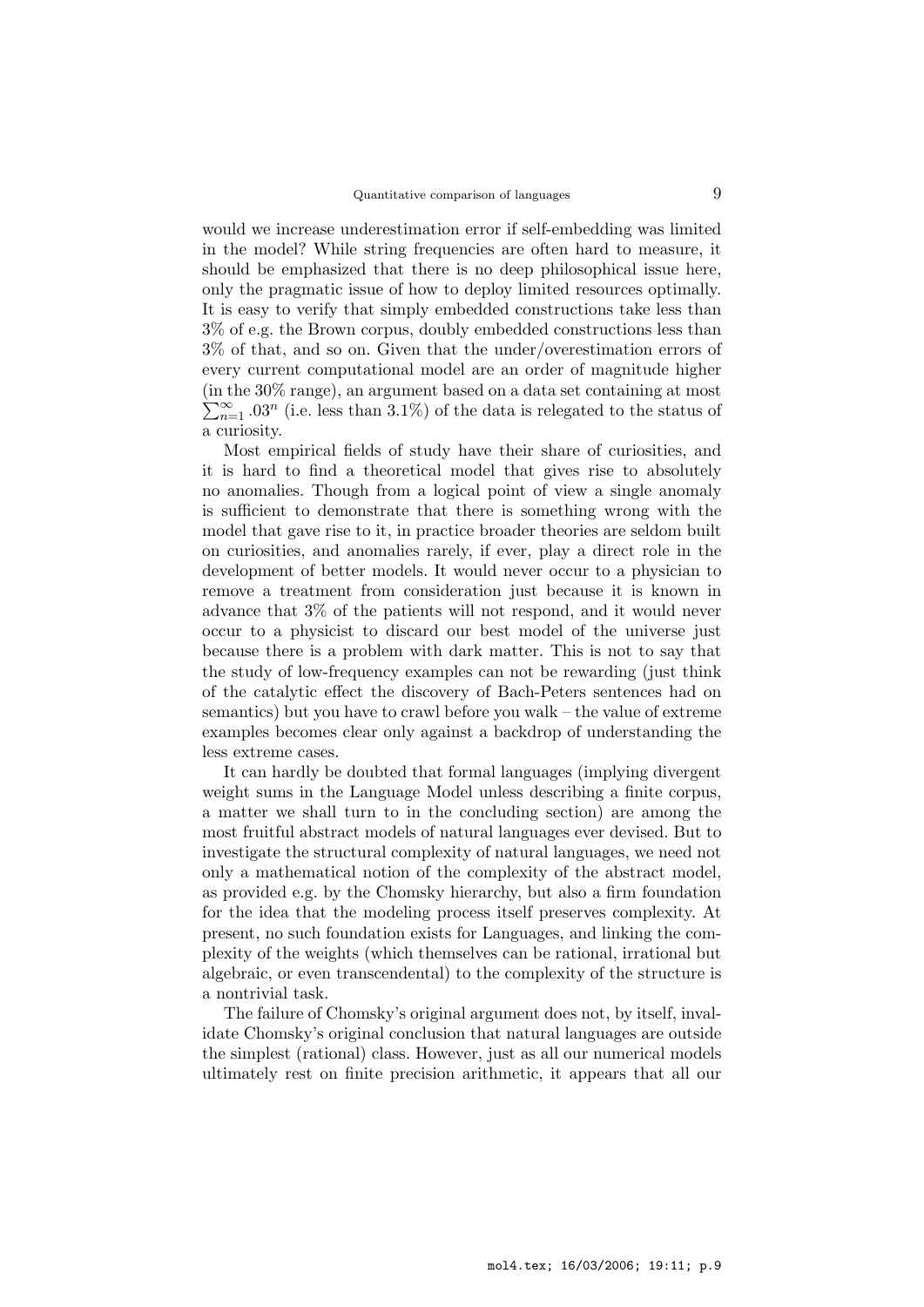effective Language Models can rest on regularly weighted regular languages, and considerations of algebraic complexity, which rarely play a role in numerical work, are destined to remain tangential to the study of natural languages as well.

## 5. Conclusions

It is remarkable that a whole generation of linguists grew up firmly believing in the following Infinity Fallacy (IF):

No significant generalization about the syntax of a language can rest on a finite class of cases.

Those accepting the IF (and most students of generative syntax still fall in this category) are forced to declare almost every classical branch of linguistics scientifically bankrupt: phonology, morphology, lexicography, and historical linguistics, being primarily concerned with finite corpora, are all suspect. While such revolutionary fervor may have made sense in the early days of generative grammar, by now it seems clear that the bulk of the classical results, e.g. from Indoeuropean, survived the generative revolution essentially intact, while the bulk of early generative grammar had considerably shorter half-life. This suggests that 0-1 models of Languages, and the concomitant use of the finite/infinite distinction as the primary measure for goodness of fit, are simply too crude to deal with the subtler issues that arise in modeling finite data sets.

To the extent that finite data sets remain at the center of the actual practice of linguistics, the more sophisticated quantitative measures discussed in the paper offer a good starting point for linguists interested in developing more numerical methods of argumentation. And to the extent that such argumentation, in particular the creation of models capable of acquiring linguistic generalizations by numerical optimization techniques, is becoming increasingly relevant for applied systems, the mathematical study of languages is also likely to shift from the complexity classes defined in automata-theoretic terms to more information-theoretic considerations of complexity.

#### References

J. Beauquier and L. Thimonier: Formal languages and Bernoulli processes. In: J. Demetrovics, G.O.H. Katona, and A. Salomaa (eds):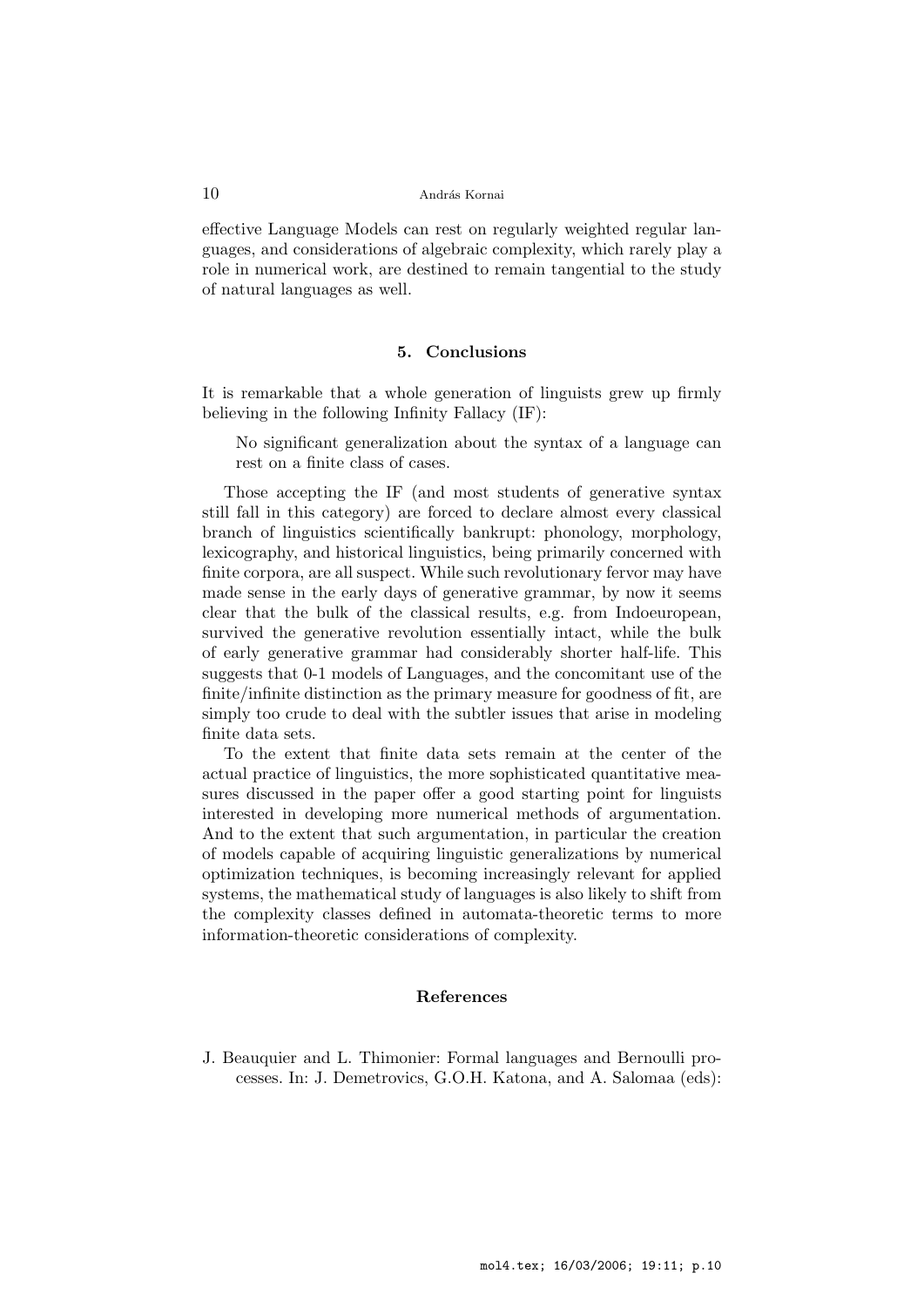Algebra, Combinatorics, and Logic in Computer Science. North Holland (1986) 97-112

- J. Berstel: Sur la densité asymptotique de langages formels. In: M. Nivat (ed): Automata, Languages, and Programming. North Holland (1973) 345-358
- N. Chomsky: Syntactic Structures. Mouton, 1957
- N. Chomsky and M.P. Schützenberger: The algebraic theory of contextfree languages. In: P. Barfford and D. Hirschberg (eds) Computer Programming and Formal Systems. North Holland, 1963, 118-161
- S. Eilenberg: Automata, languages, and machines vol A, Academic Press, 1974
- W. Kuich: On the entropy of context-free languages. *Information and* Control 16 (1970) 173-200
- V.H. Yngve: The depth hypothesis. Language 61 (1961) 283-305

# Appendix

**Proof of Theorem 1.** Since  $r_n \leq k^n$ ,  $d(z) \leq 1/(1 - kz)$  so  $\rho(L) \leq 1$ will always hold. The transition matrix A associated with the finite deterministic automaton accepting L has column sums k, so  $B = A/k$ is stochastic. Define  $H(z)$  as  $(1-z)(E-zB)^{-1}$ . The limiting matrix  $H = \lim_{z \to 1} H(z)$  always exists, and the density of L is simply  $\vec{v}H\vec{e}_i$ where the *j*-th component of  $\vec{v}$  is 1 of the *j*-th state is an accepting state (and 0 otherwise) and the initial state is the *i*-th. Since  $H(z)$  is a rational function of  $z$  and the rational coefficients of  $B$ , and its values are computed at the rational point  $z = 1$ , every coefficient of H is rational and so is the density.

**Proof of Theorem 2.** By a suitable rearrangement of the rows and columns of the transition matrix  $A, B = A/k$  can be decomposed into blocks  $D_i$  which appear in the diagonal, a block C, which corresponds to transient states and occupies the right lowermost position in the diagonal of blocks, and blocks  $S_i$  appearing in the rows of the  $D_i$  and the columns of C. The column norm of C is less than 1, so  $E - C$  can be inverted and its contribution to the limiting matrix is 0. The column sum vectors of  $S_i$  can be expressed as linear combinations of the row vectors of  $E-C$ , and the scalar factors in the theorem are simply the nth coefficients in these expression, where  $n$  is the number of the initial state. Moreover, since  $(E - C)^{-1} = \sum_{i=1}^{\infty} C^i$  holds, all these scalars will be strictly positive. By the Frobenius-Perron theorem, the density vectors corresponding to the (irreducible)  $D_i$  are strictly positive, and this concludes the proof.